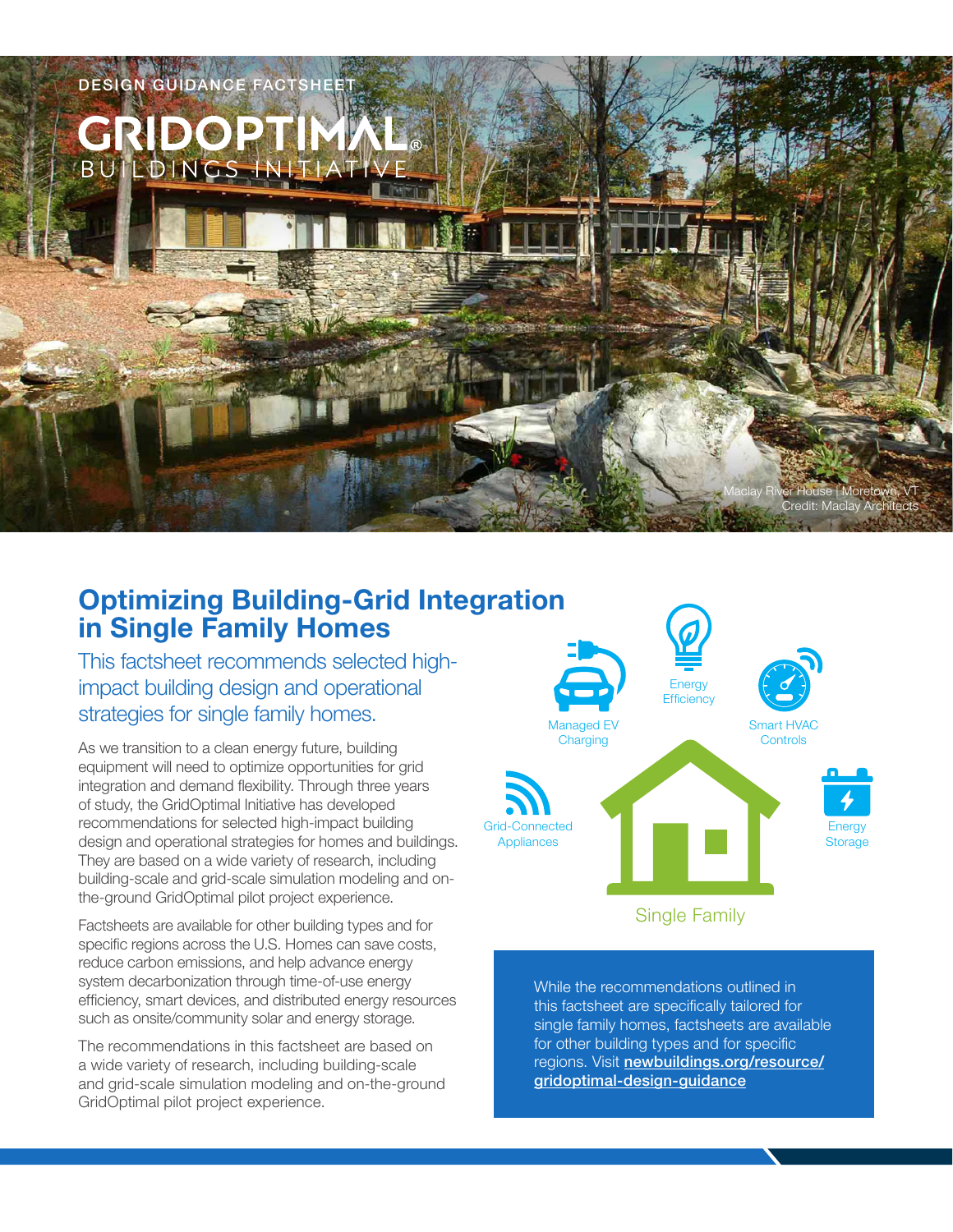## Top 5 GridOptimal Building Design and Operation Strategies:

#### **Single Family Homes**

Efficiency and demand flexibility strategies have widely varying impacts across multiple building types, climates, and grid paradigms. High-impact strategies like these can deliver time of-use energy efficiency and demand flexibility while minimizing or avoiding occupant disruption.



#### **Energy efficiency.** Envelope

measures like insulation, air-sealing, high-performance windows, and mechanical systems (HVAC and water heating) offer both yearround savings and peak demand reduction during times of high grid demand and carbon emissions. Energy efficiency is an enabler and often an impact multiplier for demand flexibility.



#### **Smart HVAC controls.**

Temperature setpoint and schedule adjustments such as setbacks, precooling, and preheating can deliver peak demand savings and shift load toward low-cost, lowcarbon hours. Communications standards such as OpenADR 2.0b enable current and future participation in demand response and similar programs.



**Managed EV charging. Electric** vehicles are a key decarbonization solution but charging adds substantial demand. Charging during off-peak hours, and reducing or staging charging during peak hours mitigates the impact. Special rates and generous incentives are often available for smart EV chargers.



**Energy storage.** Behind-themeter batteries can enable load shifting away from high-cost, highcarbon hours. Key benefits include energy cost savings, emissions reductions, and resilient operations. Specify smart-grid controls (e.g. IEEE1547) and enroll in demand response programs.



#### **Grid-connected appliances.**

Smart appliances, such as heat pump water heaters, clothes dryers, refrigerators, and dishwashers are increasingly common and can shift energy demand based on a signal from the grid operator. In many cases, these shifts are imperceptible to occupants and offer a low- to nocost option to participate in demand response programs.

## Where the Energy Goes: Typical Single Family End-Use Demand Profiles

To find the highest-impact opportunities for time-of-use energy efficiency and demand flexibility, identify key hours in terms of energy cost, carbon, and/or overall grid net load, then search for opportunities when those times overlap with high building demand.

These charts show typical summer and winter demand profiles for a single family home in a hot climate (zone 2A) and a cold climate (zone 6A).

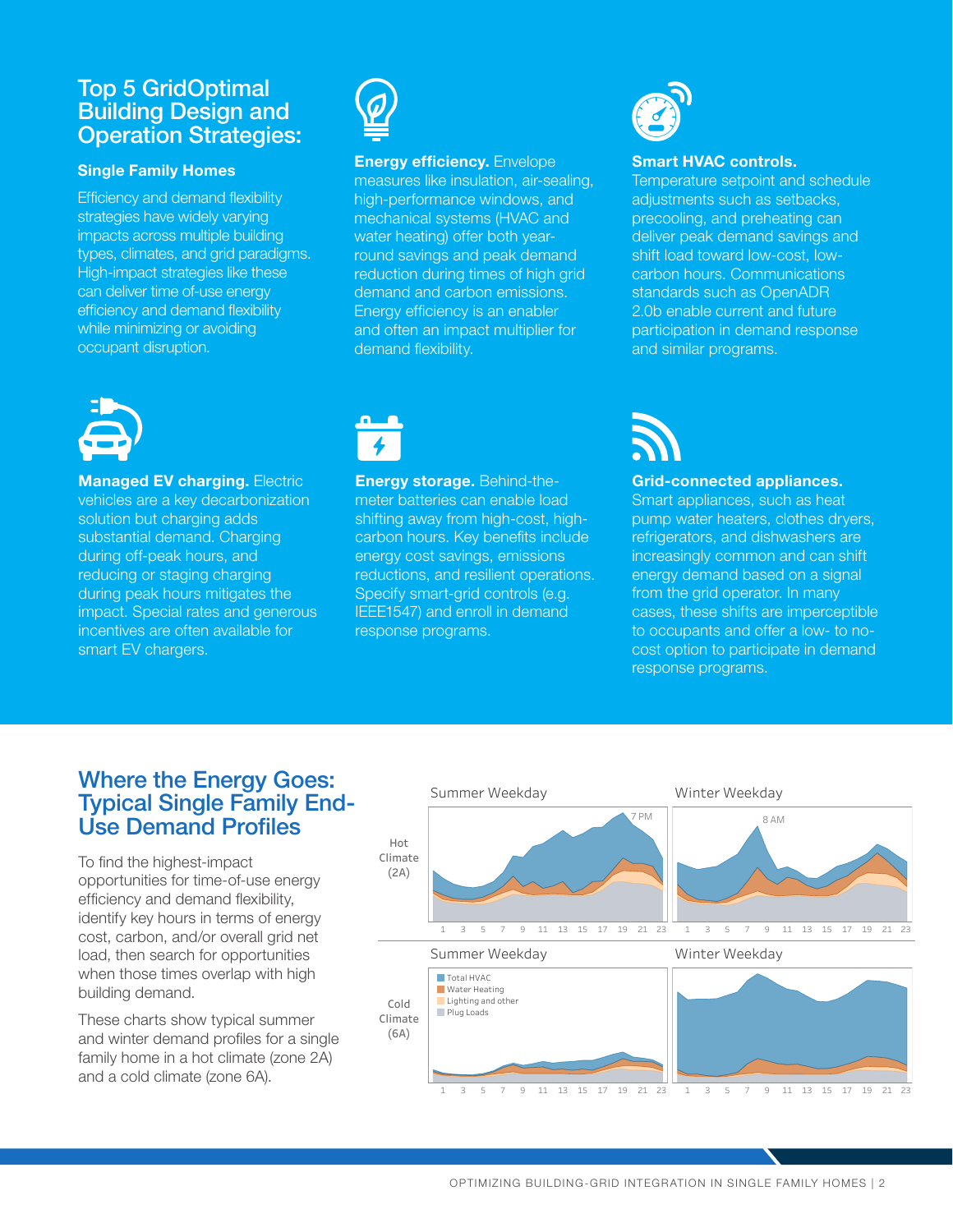## Designing for the Local Grid

Across the nation and the world, electricity grids are changing fast, and variable wind and solar are the fastest-growing resources. There are many pathways to decarbonization, and which resources are dominant at the regional level impacts both rate structures and carbon emissions patterns. Broadly, most regions can be considered either solar, wind, hydro, or fossil-heavy (in reality, all grids use a unique mix of resources; this framework is intended mainly for at-a-glance comparisons).

In general, homes should seek to **minimize demand during the highest net load hours** on the grid and **shift load toward periods of low net demand.** High net load occurs when less renewable energy is on the grid—often evenings in summer. The times of low net load vary depending on the local grid conditions. Homes can co-optimize targeted energy efficiency and flexibility strategies to achieve both cost savings and carbon emissions reductions by considering both their cost and carbon implications; the GridOptimal Buildings LEED Credit calculator spreadsheet can help designers evaluate these impacts.





**Solar-Heavy:** PV panels produce more energy during mid-day hours, but grid peak demand often comes later in the day, especially in summer. Consider strategies that enable the home to shift energy away from morning and evening and toward 10am-2pm, such as grid-integrated heat pump water heaters and batteries. Target energy storage duration of 2-8 hours.

**Wind-Heavy:** Onshore wind in many locations tends to be stronger at night; offshore wind tends to be stronger during the day. Day to day variability can be high: prioritize demand flexibility. Consider strategies to leverage abundant, clean daytime and/or overnight energy for use during afternoons and evenings, with energy storage durations in the 8-16 hour range.

#### **Fossil/Nuclear-Heavy:**

Emissions are typically highest during grid system peak demand hours but often remain relatively high during off-peak hours. Overnight and baseload hours may be very carbon-intensive (coal) or lower-carbon (nuclear). Focus on deep energy efficiency and target demand flexibility during grid peak hours, typically during summer afternoons and evenings.



#### **Hydro-Heavy:**

Abundant clean energy is available during spring and early summer months as snow melts and rivers run high but limited during summer and fall. Large dams offer grid balancing and buffering ability to minimize electricity demand and supply variability. Electrification offers high carbon savings impacts. Target energy efficiency and demand reduction during summer afternoons.